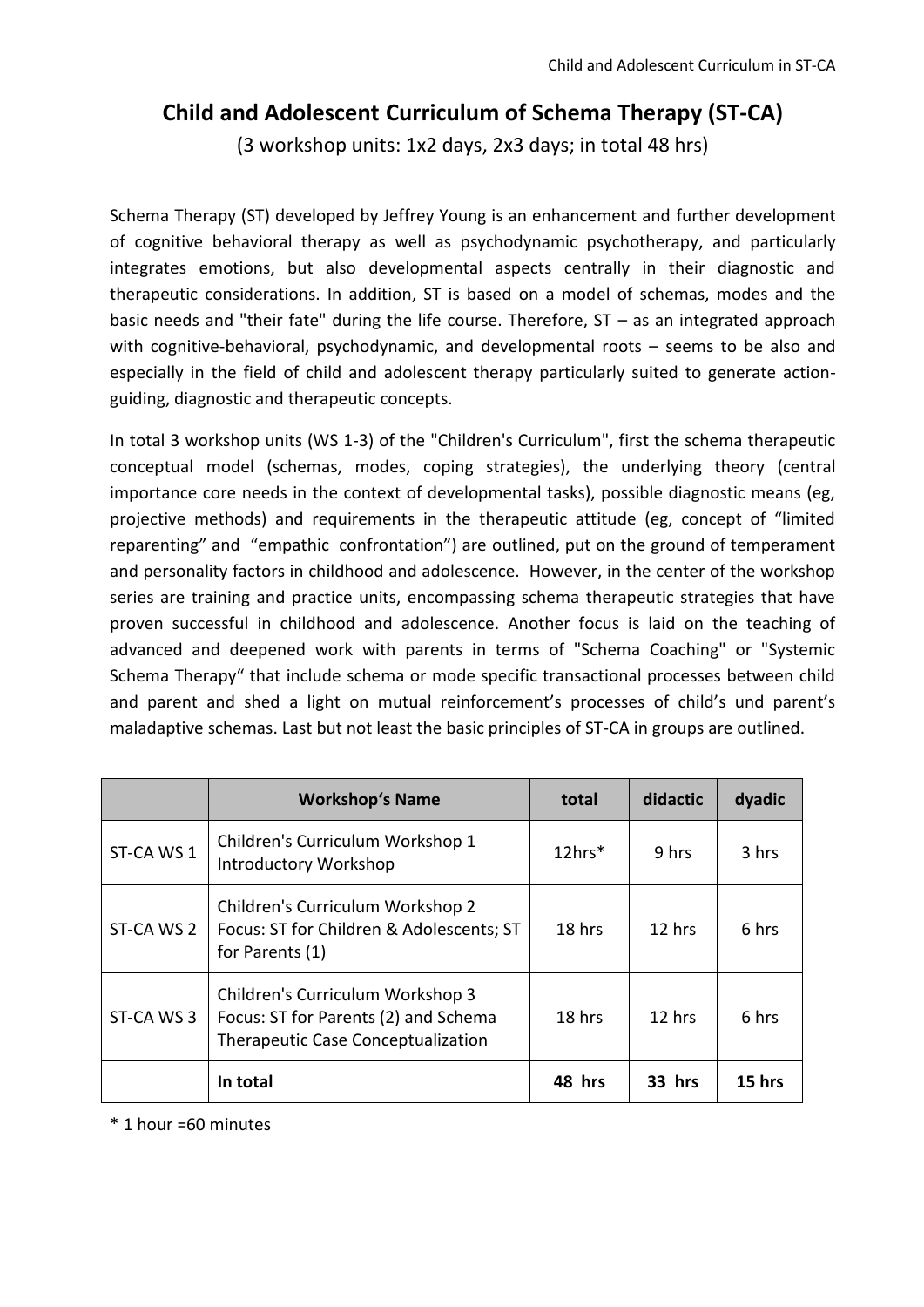## **Child and Adolescent Curriculum Workshop 1 ("Introductory WS")**

2 days, 12 hours, 60 min each (16 TU - teaching units, 45 min each)

The introductory workshop illuminates the formation and perpetuating model of maladaptive schemas against the background of age-specific developmental tasks, risk and protective temperamental factors. Related to the children's age the 18 schemas described by Young are outlined with their typical child and adolescent appearance and coping strategies. Other topics include the multimodal diagnostic techniques (use of exploration, survey, imagery, case conceptualization) and explain the significance of the therapeutic relationship, psychoeducation and empathic confrontation.

Review of the contemporary concepts and research results on the Physical, Cognitive and Social-Emotional Development of both Children and Adolescents provides a wider understanding of the manifestation of needs and emotional reactions in young patients.

As an overview therapeutic strategies are demonstrated: Working with drawings and pictures, mode-based play therapy, working with stories, finger and hand puppets, metaphors, chair work, imagery, templates, the use of flash cards and homework.

An important part of the introductory workshop is to work with parents, which is also outlined in an overview. Contents are typical parental mode constellations, mode cycle flash cards, investigation of parental schemas and modes, and the practical implementation in mode work with parents (working with chairs, templates, wooden figures, drawings, etc.).

Beside the introductory in schema theory the workshop offers many practical demonstrations by picture and video material, and small exercises allow the participants transferring the content into their own practice.

## **Child and Adolescent Curriculum Workshop 2**

3 days, 18 hours, 60 min each (24 TU - teaching units, 45 min each)

Focus: Children and Adolescents (12 hrs, 16 TU) and Schema-Coaching for Parents (6 hrs, 8 TU)

This workshop is based upon the content of the introductory workshop (WS 1), whose participation is a prerequisite for the immersion workshops (WS 2 to 3).

**Exception**: Participants, who attended the 2-day introductory WS for adult's Schema therapy or a WS equivalent to this, can join in directly in the children's curriculum.

The goal of this workshop is to learn the techniques of schema therapy with children and adolescents specifically. Additionally, there will be an introduction into the work with parents. Special attention is paid to the specific problems facing adolescents today: suicide as the 2nd cause of deaths in adolescents, alcohol, drugs, unprotected sex, eating **disorders, gender dysphoria, bullying, cyber bullying, peer pressure, etc. Also important to separate maturational issues from behavioral problems.**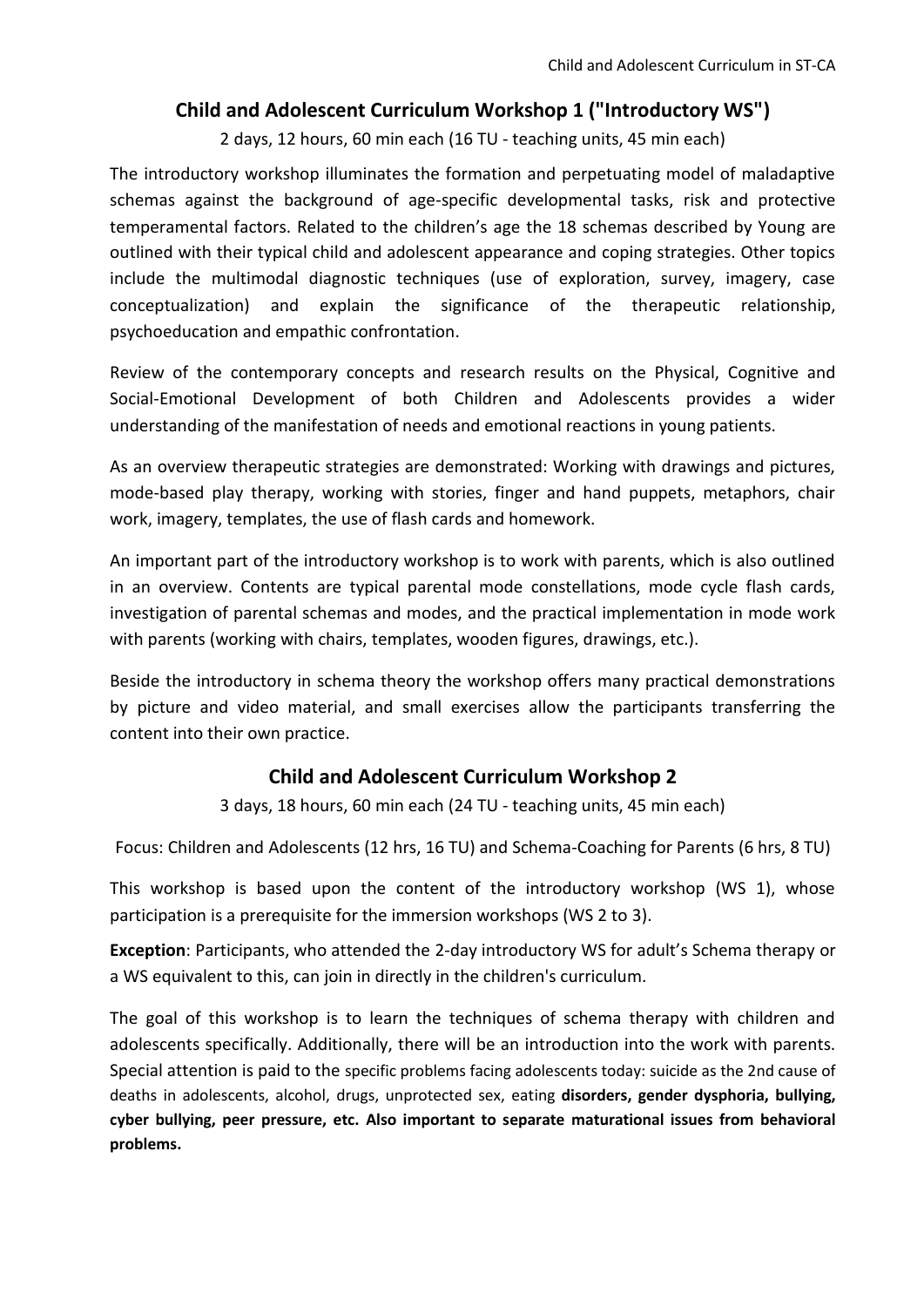After a brief connection with the schema theoretical introduction and sharing of some experiences in practice (WS 1), the focus will be laid on the features of the particular therapeutic relationship, including the concepts of limited reparenting, empathic confrontation and practical working with the special schema therapeutic techniques.

Video examples and role-play in groups of two or three participants ensure the consolidation and deepening of what has been learnt. In particular, the content and methods are:

- Working on close relationships with children and adolescents
- Working with finger and hand puppets
- Imagery
- Use of flash cards and homework
- Working with storytelling (eg. 'stem stories')

### **The first part of the parental work includes:**

- Therapeutic relationship with parents: "Limited Grandparenting"
- Investigation of parental resources, needs and family structures
- Testing of questionnaires
- Education of the schema and mode concept in the context of parenting with exercises in groups

Beside the features of schema theory the workshop offers many practical demonstrations by picture and video material, and small exercises allow the participants transferring the content into their own practice.

# **Child and Adolescent Curriculum Workshop 3**

3 days, 18 hours, 60 min each (24 TU - teaching units, 45 min each) Focus: Schema-Coaching for Parents, Case Conceptualization and more specific techniques

This workshop is based upon the content of the introductory and immersion workshop (WS 1 and WS 2), whose participation is a prerequisite for this immersion workshop (WS 3).

The goal of this workshop is to learn the techniques of schema therapy with parents (continuation of WS 2) and to apply the schematic therapeutic approaches to their own cases. After a brief connection with the theory of WS 1 und WS 2, the focus will be laid on the features of the work with parents including practical exercises. The parental mode work with chairs, finger puppets, templates, imagery, schema and mode flash card, internal dialogue and schema diary are the central point of the first day of WS 3.

### **The second part of the parental work includes: (first part was in WS 2):**

- Creating a schematic therapeutic and systemic disturbance model
- Adjustment of the parental schemas and modes
- Mode feedback among family members
- Collusion of schemas and modes among the therapist and the patient (child/parents)
- Usage of parental Mode-Cycle-Clash-Cards